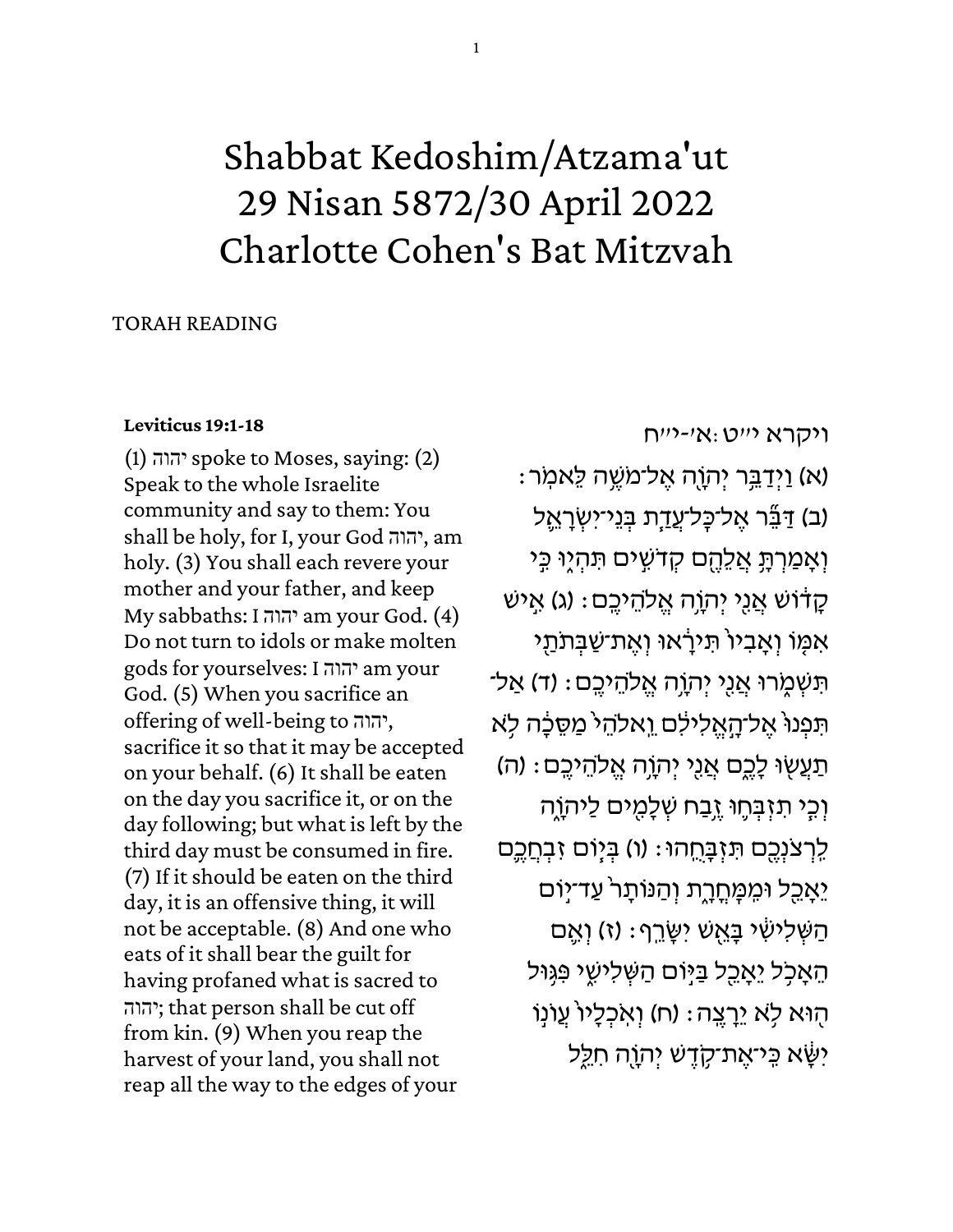field, or gather the gleanings of your harvest. (10) You shall not pick your vineyard bare, or gather the fallen fruit of your vineyard; you shall leave them for the poor and the stranger: I יהוה am your God. (11) You shall not steal; you shall not deal deceitfully or falsely with one another. (12) You shall not swear falsely by My name, profaning the name of your God: I am יהוה.) 13 ( You shall not defraud your fellow [Israelite]. You shall not commit robbery. The wages of a laborer shall not remain with you until morning. (14) You shall not insult the deaf, or place a stumbling block before the blind. You shall fear your God: I am יהוה. (15) You shall not render an unfair decision: do not favor the poor or show deference to the rich; judge your kin fairly. (16) Do not deal basely with members of your people. Do not profit by the blood of your fellow [Israelite]: I am יהוה.) 17 ( You shall not hate your kinsfolk in your heart. Reprove your kin but incur no guilt on their account. (18) You shall not take vengeance or bear a grudge against members of your people. Love your fellow [Israelite] as yourself: I am יהוה.

וְנִכְרְתֶה הַגְּפֵשׁ הַהָוא מֵעַמֵּיהָ: (ט) וִּבְקֵצְרְכֶם ׁאֶת־קְצִיר אַרְצְכֶם לָא ֿתְכַלֶּה פְּאִַת שָׂדְךָּ לִקְצֶר וְלֶקֶט ַקְצִירְךָּ לְאֹ תְּלֵקֵט: (י) וְכַרְמְךָּ לְאֹ ֿתְּעוֹלֵל וּמֶרֶט כַּרְמְךָּ לְא תְּלֵקֶט לֶעְנִי וְלַגֵּר תַּעֲזָב אֹתָם אֲנֵי יִהְוֶה ֹאֱלֹהֵיֹכֶם: (יֹא) לְא תִּגְנֶבוּ וְלֹא־ ָּתְכַחֲשֶׁוּ וְלִא־תְשַׁקְּרֶוּ אֶישׁ בַּעֲמִיתוֹ יב) וְלְא־תִשָּׁבְעָוּ בִשְׁמֻי לַשֱקֶר) ּוְ חִלַּלְתָּ֣ אֵת־שֵׁם אֵלֹהֵיךָ אֲנֵי יִהוֶה (יג) לְא־תַעֲשָׂק אֶת־רֵעֲךָּ וְלָא תִגְזֶל) ֿלְאֹ־תָלִּין פִּעָלַת שָׂכֵיר אִתְּךָּ עַד־בְּקֵר (יד) לֹא־תְקַלֵּל חֵרֵּשׁ וְלִפְגֵי עִוֵּ֫ר לָא ּ תִּתֵּ֣ן מִכְשֶׁל וְיָרֵ֣אתָ מֵאֱלֹהֶיֽךָ אֲנִי ֿיְהוֶה: (טו) לא־תַעֲשֶׂוּ עָוֶל בַּמִּשְׁפָּט לֹא־תִשָּׂא פְנֵי־דָל וִלְא תֵהְדַּך פְּנֵי גַדָוֹל בְּצֶדֶק תִּשְׁפֵּט עֲמִיתֵךָ: (טז) ֿלֹא־תֵלֵךְ רָכִיל ּבְעַמֶּ֫ידְּ לְא תַעֲמָד עַל־ ַדְּם רֵעֵךְ אֲנִי יִהְוֶה: (יז) לְא־תִשְׂנֵא אֶת־אָחֻידּ בִּלְבָבֶדְ הוֹכֵחַ תּוֹכִיּחַ אֶת־ עֲמִיתֶד וְלֹא־תִשָּׂא עָלֻיו חֵטְא: (יח) ֹלְא־תִקָּם וְלְא־תִטּר אֶת־בְּנֵי עַמֶּךָ וְאֲהַבְתֵּ לְרֵעֲךָּ כַּמְוֹךָּ אֲנֵי יְהוֵה: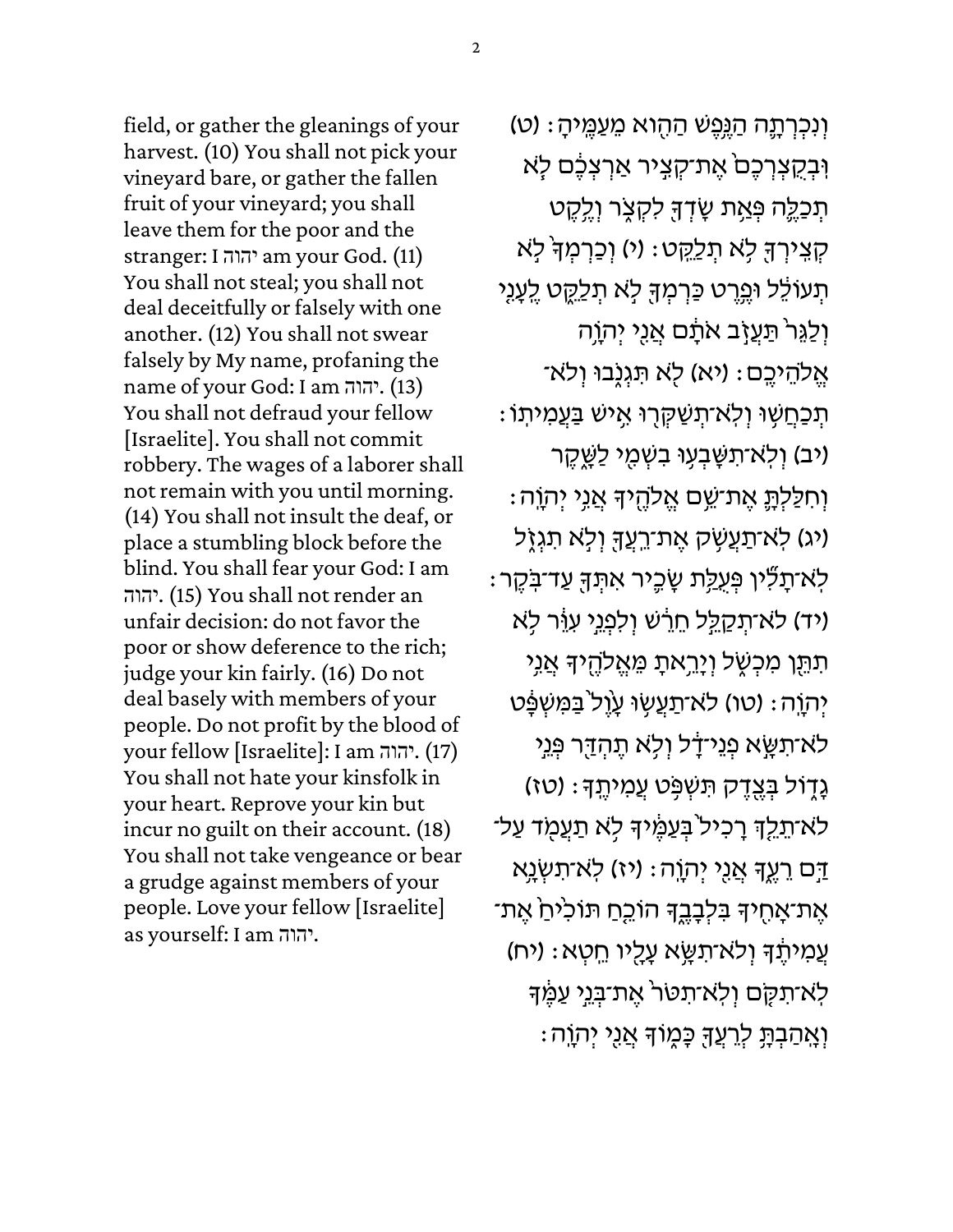## MAFTIR

#### **[Leviticus 20:25-27](https://www.sefaria.org/Leviticus.20.25-27)**

(25) So you shall set apart the pure beast from the impure, the impure bird from the pure. You shall not draw abomination upon yourselves through beast or bird or anything with which the ground is alive, which I have set apart for you to treat as impure. (26) You shall be holy to Me, for I יהוה am holy, and I have set you apart from other peoples to be Mine. (27) A man or a woman who has a ghost or a familiar spirit shall be put to death; they shall be pelted with stones and they shall retain the bloodguilt.

[ויקרא](https://www.sefaria.org/Leviticus.20.25-27) [כ׳:כ״ֹה- כ״ז](https://www.sefaria.org/Leviticus.20.25-27) (כֹה) וְהִבְדַלְתֶּ֫יִם בֵּין־הַבְּהֵמֶה ֿהַטְּהֹרָה ׁלַטְמֵאָׁה וּבֵין־הָעָוֹף הַטָּמֵא ַלַטָּתֶׂר וְלְאֹ־תְּשַׁקְצּוּ אֶת־נַפְשְׂתֵיכֶּם ּבַּבְּהֵמָה וּבָעוֹף וּבְכֹל אֲשֶׁר תִּרְמָּשֹ ֿהָאֲדָמָ֫ה אֲשֶר־הִבְדַלְתִּי לָכֶם לְטַמֵּא: (כו) וִהְיֶיתֶם לִי קְדֹשִׂים כִִּי ְּקַדְוֹשׁ אֲנֵי יְהוֶה וַאֲבְדֶּל אֱתָכֱם מִן־ ֿהָעַמִּים לִהְיִוֹת לִי: (כז) וְאֵישׁ אִו־ אִשָּׂה כֵּי־יִהְיֶ<mark>ּ</mark>ה בָּהֵם אֵוֹב אִו יִדְּעֹנִי מִוֹּת יוּמֲתוּ בָּאֱבֵן יִרְגְּמִוּ אֹתָם  $\{ \Omega \} : \square$ דְּמֵיהֶם בָּם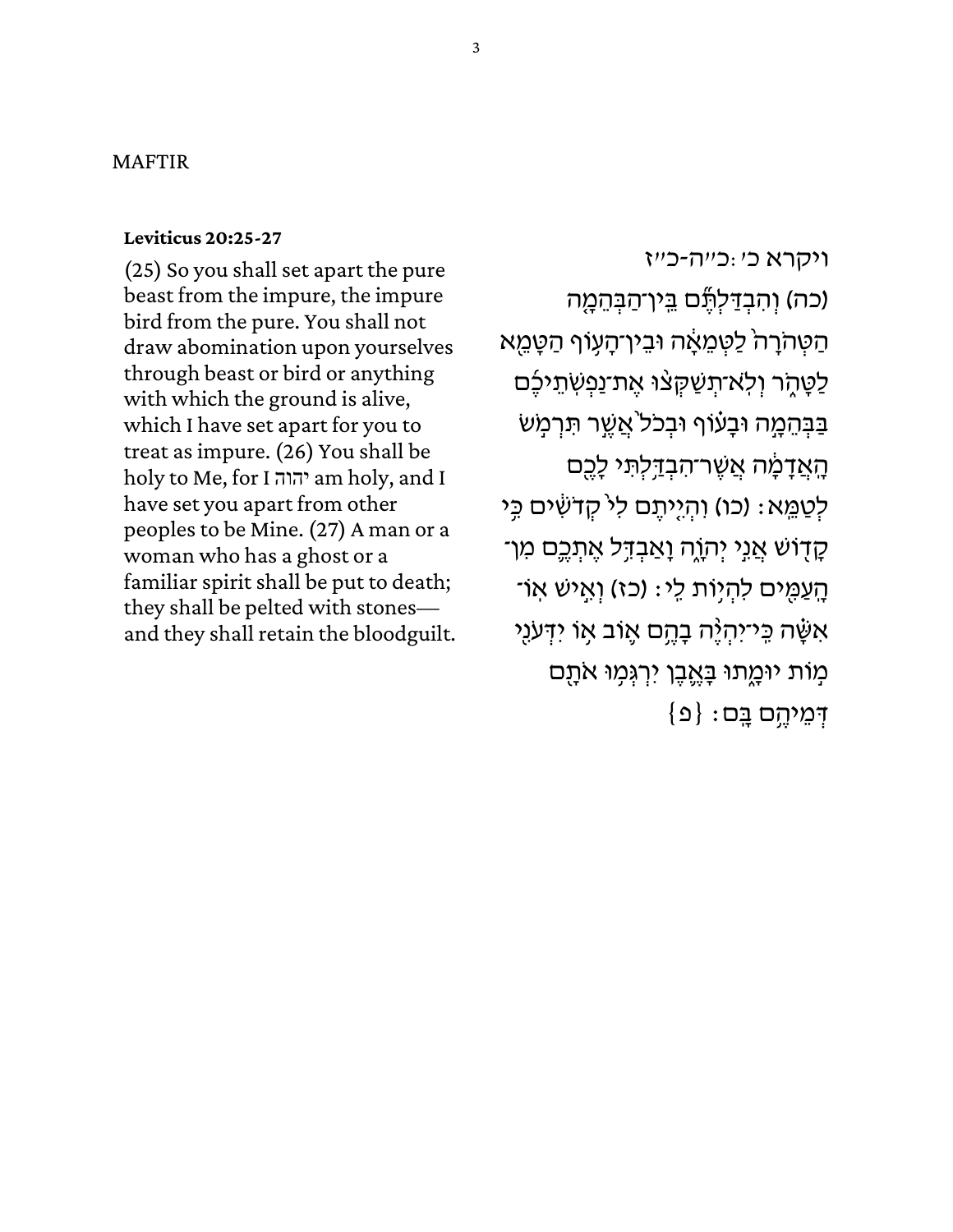## SECOND SCROLL

#### **[Deuteronomy 11:8-12](https://www.sefaria.org/Deuteronomy.11.8-12)**

(8) Keep, therefore, all the Instruction that I enjoin upon you today, so that you may have the strength to enter and take possession of the land that you are about to cross into and possess, (9) and that you may long endure upon the soil that יהוה<sup>,</sup> swore to your fathers to assign to them and to their heirs, a land flowing with milk and honey. (10) For the land that you are about to enter and possess is not like the land of Egypt from which you have come. There the grain you sowed had to be watered by your own labors, like a vegetable garden; (11) but the land you are about to cross into and possess, a land of hills and valleys, soaks up its water from the rains of heaven. (12) It is a land which your God יהוה looks after, on which your God יהוה always keeps an eye, from year's beginning to year's end.

[דברים](https://www.sefaria.org/Deuteronomy.11.8-12) [י״א:ח׳-י״ב](https://www.sefaria.org/Deuteronomy.11.8-12) (ח) וּשְׁמַרְתֶּם אֶת־כָּל־הַמִּצְוָ֫ה אֲשֱר אָנֹכִי מְצַוְּךָּ הַיֶּוֹם לְמַעַן תֶּחֶזְקוּ ֿוּבָאתֶם וֵירִשְׁתֶּם אֶת־הָאָ<u>֫</u>רֶץ אֲשֶר ֹאַתֱם עֹבְרִים שֻֻׁמַּה לְרִשְׁתָּהּ: (ט) ּוּלְמַּׁעַן תַּאֲרֶיכוּ יָמִים עַל־הָאֲדָמָה אֲשֶׁרْ נִשְׁבַּע יְהְוֶה לַאֲבֹתֵיכֶם לָתֵ*ּ*ת לָהֶם וּלְזַרְעָם אֱרֵץ זָבֵת חָלֵב ֿוּדְבָשׁ $\{\sigma\}$ וֹ (י) כֵּי הָאָ֫רֶץ אֲשֶׁר ֹאַתֶּה בָא־שָׂמָּה ׁלְרִשְׁתָּהּ לָא כְאֶרֶץ מִצְרַיִּם הִׁוֹא אֲשֶר יְצָאתֶם מִשֶּׁם ּאֲשֶׁר תִּזְרַע<sup>ָ</sup> אֱת־זַרְעֲדָּ וְהִשְׁקִיתָ בְרַגְלְךָּ כְּגֵן הַיָּרֶק: (יא) וְהָאָ֫רֶץ אֲשֶׁר אַרֶּם עֹבְרֵים שָׂמָה לְרִשְׁתָּה *אֱרֶ*ץ ֿהָרִים וּבְקָעֶת לִמְטַר הַשָּׁמַֻיִּם ֿתִּשְׁתֶּה־מֱיִם : (יב) אֶנֶץ אֲשֶר־יְהוָה אֱלֹהֶיךָ דֹּרֵשׁ אֹתֶהּ תָּמִ֫יד עֵינֵי יְהוֶה אֱלֹהֶ<sup>י</sup>וּךְ בָּה מֵרֵשִׁית הַשָּׁנָה וְעַד  $\{\sigma\}: \mathcal{V}$ אַחֲרֶית שָׁנֵה